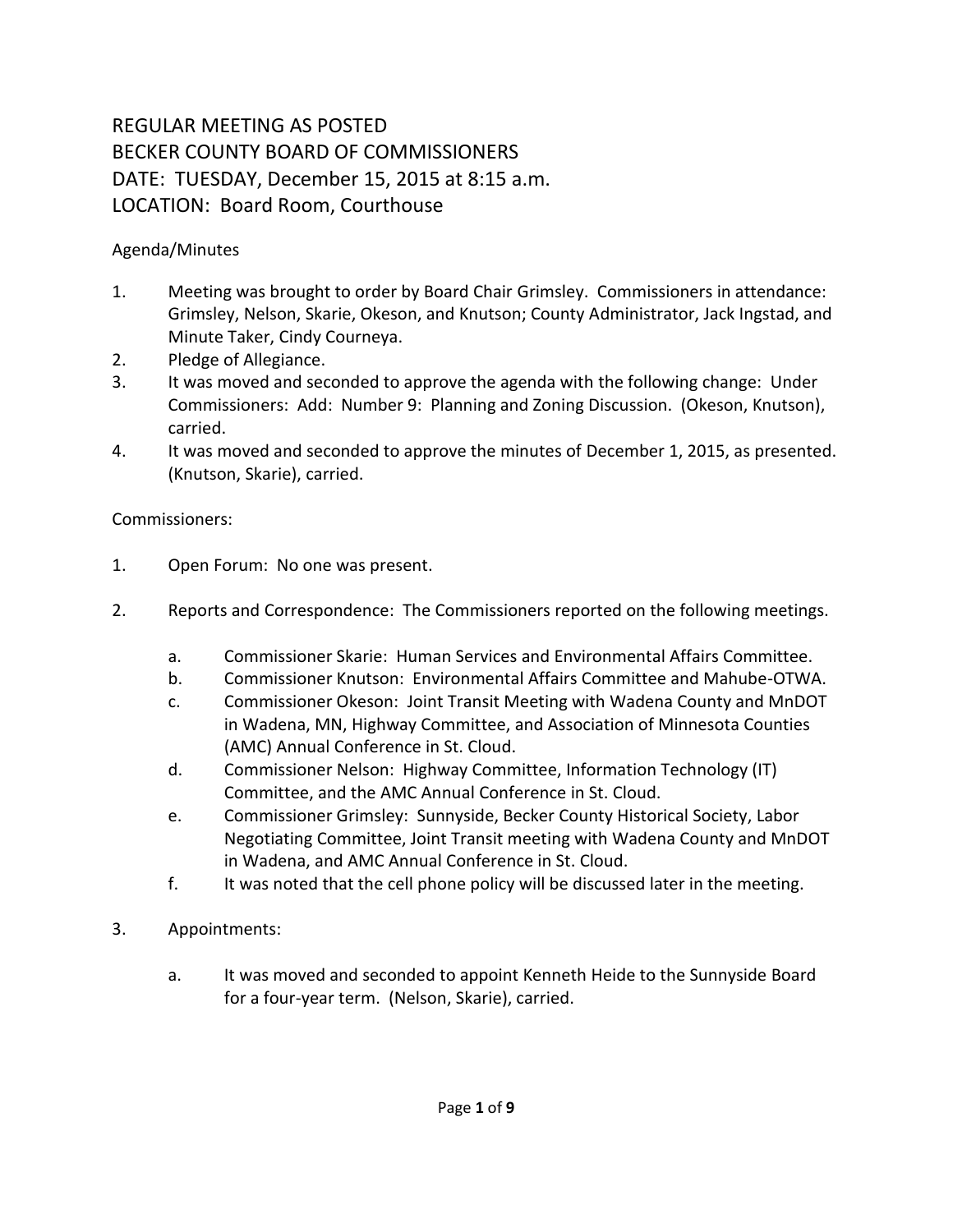- 4. It was moved and seconded to approve Resolution 12-15-2E, to approve establishing the Commissioners' annual salary for 2016 at \$22,358, and for the Board Chair to be compensated with an additional \$1,200 more, at \$23,558, effective January 1, 2016 and with the per diem for meeting attendance, other than regular Commission Meetings, at \$60.00 per meeting, with meetings over 4 hours at \$85.00. (Nelson, Skarie), carried.
- 5. Each of the elected officials were present and spoke to the Board in reference to their salary requests for 2016, including County Attorney, Gretchen Thilmony; County Recorder, Patty Swenson; County Auditor-Treasurer, Mary Hendrickson; and County Sheriff, Todd Glander.
	- a. It was moved and seconded to approve setting County Attorney, Gretchen Thilmony's salary for 2016, with a rate increase of 1%, or at the rate that is negotiated with the Courthouse Bargaining Unit, whichever is higher. (Knutson, Okeson), carried.
	- b. It was moved and seconded to approve setting the County Recorder, Patty Swenson's salary for 2016, with a rate increase of 1%, or at the rate that is negotiated with the Courthouse Bargaining Unit, whichever is higher. (Knutson, Nelson), carried.
	- c. It was moved and seconded to approve setting the County Auditor-Treasurer, Mary Hendrickson's salary for 2016, with a rate increase of 1%, or at the rate that is negotiated with the Courthouse Bargaining Unit, whichever is higher. (Nelson, Knutson), carried.
	- d. It was moved and seconded to approve setting the County Sheriff, Todd Glander's salary for 2016, with a rate increase of 1%, or at the rate that is negotiated with the Deputies Bargaining Unit, whichever is higher. (Nelson, Knutson), carried. It was also recommended that a comparison study be completed next year prior to setting the salary for the Sheriff for 2017.
- 6. County Administrator, Jack Ingstad, presented information in reference to the 2016 budget, noting that the County is in strong financial condition, with a AA bond rating, and has sufficient reserves and funds set aside for special upcoming projects. He also presented an overview of the position allocation list, outlining the Department Head requests and asked for direction from the board, prior to approving the final budget and levy for 2016.
	- a. Position Allocation List Discussion:
		- i. Auditor-Treasurer's Department request to remove the Deputy-Auditor position (1 FTE).
		- ii. Environmental Services request to add 1 Transit Station Officer at a .6 FTE. This position is not currently in the 2016 budget and it was recommended that it not be included at this point, but to consider it when needed.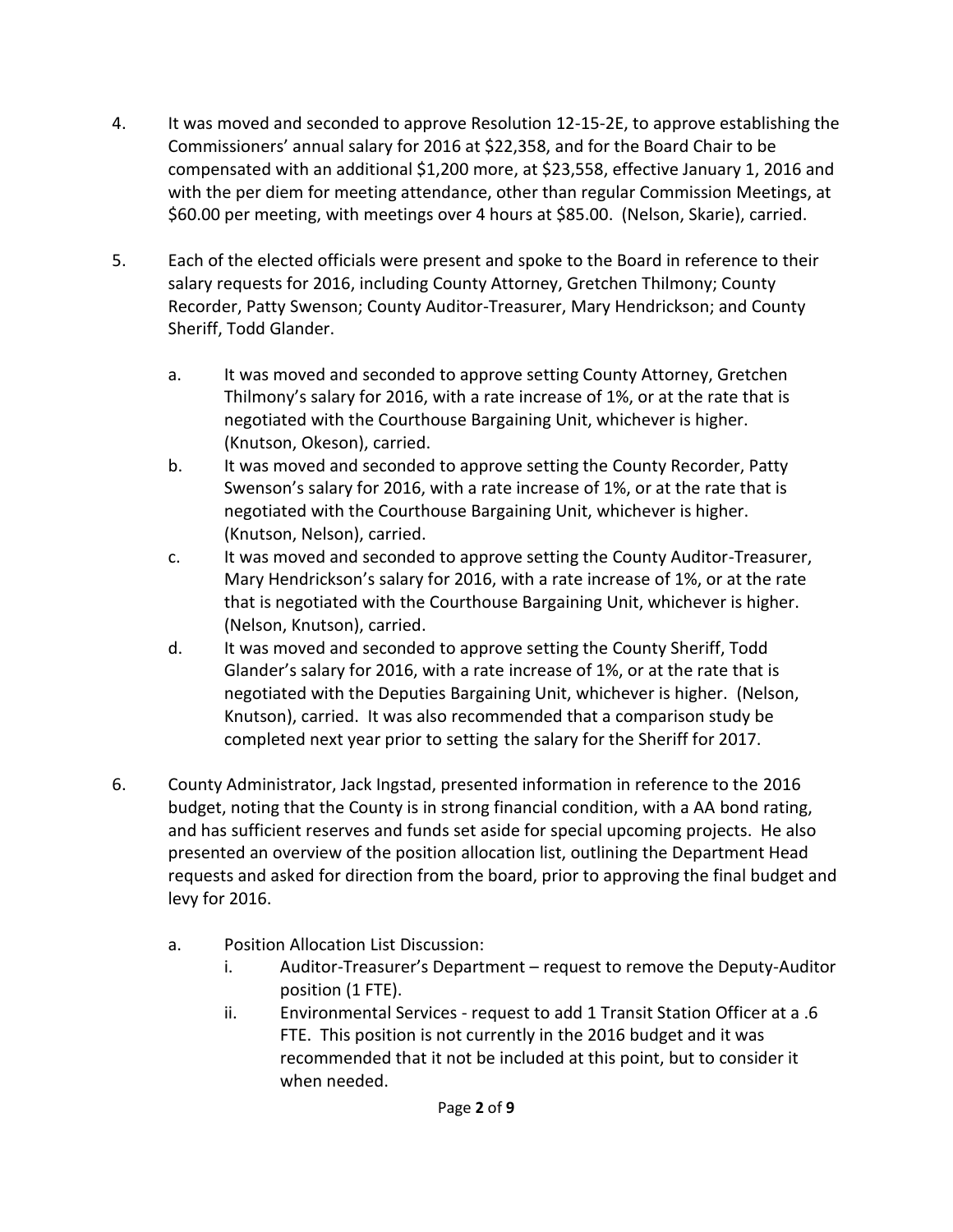- iii. Economic Development Authority (EDA) request to remove two positions from the list; the Department Head and the Fiscal Manager positions, which are vacant due to retirements, and due to the MMCDC now overseeing and operating the Becker County Housing Program.
- iv. Information Technology (IT) requesting support to increase the Part-Time IT position to Full-Time, and to change the position to an Information Services (IS) position. A brief discussion was held. This item is on the agenda and will be discussed later in the meeting as well.
- v. Natural Resources Management (NRM) request to keep the Natural Resources Director position in the budget, with options discussed and to include the EDA Coordinator position, with the location to be determined. Mr. Ingstad also noted that one of the Forestry Technician positions was recently eliminated, due to lack of work.
- vi. Human Services request to remove the Human Services Director position from the allocation list, with that role now filled by a contract between Becker and Otter Tail County with John Dinsmore.
- vii. Sheriff request to add two Transportation Officers at .73 FTE each, with the recommendation to include in the budget, due to the increased demand in transporting inmates during jail construction.
- b. Discussion was held in reference to the budget and levy setting, with options presented. Auditor-Treasurer, Mary Hendrickson, reported that an estimated 2.5 million of revenue will be collected from the SMART Tax by year-end.
- c. It was moved and seconded to approve Resolution 12-15-2J (Option 2), approving the Final Budget for 2016, with total expenditures at \$53,683,556 and the general tax levy at \$19,172,550, with an increase of 1.9% overall. (Knutson, Skarie), carried. It was also noted that there are three exhibits included with the resolution: Exhibit "A" – Administrative Controls delegated/authorized by the Becker County Board of Commissioners; Exhibit "B" – Position Allocation List; and Exhibit "C" – Final Budget by Line Item, adopted by the Becker County Board of Commissioners.
- 7. It was moved and seconded to approve Resolution 12-15-2D, as presented, approving the Re-Affirmation of the Becker County Transit Sales and Use Tax for 2016, to be dedicated exclusively to Becker County Road Projects and SMART, at the rate of one-half of one percent (.5%) pursuant to M.S. 297A.993. (Okeson, Skarie), carried.
- 8. It was moved and seconded to approve Resolution 12-15-2C, to adopt the Becker County Highway Department 2016-2020 Five-Year Construction Improvement Plan, as presented. (Nelson, Okeson), carried. There was discussion on the addition of base and bituminous for CSAH 13, with the County Highway Engineer reporting that this was added following the public hearing held on December 1, 2015.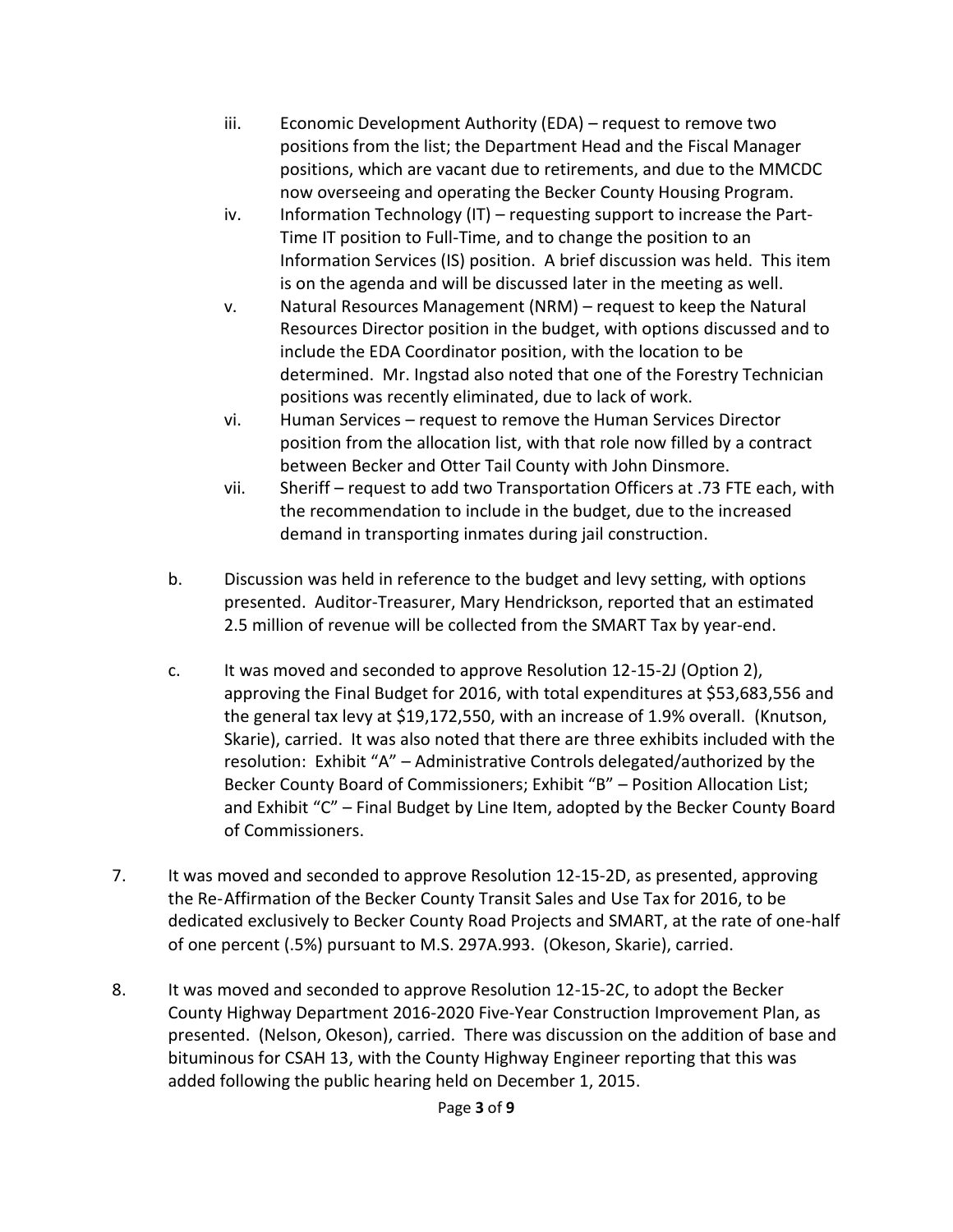- 9. Darin Halvorson from the Auditor-Treasurer's office suggested that the SMART Tax revenue amount to be collected by year-end is an estimated 2.1 million, rather than 2.5 million as stated earlier.
- 10. Due to time constraints, the Planning and Zoning Discussion and Cell Phone Policy will be discussed later in the meeting, time allowing.

Auditor-Treasurer: Mary Hendrickson presented:

- 1. Licenses and Permits:
	- a. It was moved and seconded to approve the New Liquor On-Sale License (including Sundays) for M & K Enterprises – DBA Pit 611 (New Owner) – Lake Eunice Township. (Nelson, Okeson), carried.
- 2. Discussion was held regarding the request to approve Resolution 12-15-2A, for the approval of the establishment of Shipman Road and the Settlement Agreement between Bruce C. Petersen and Becker County. Auditor-Treasurer, Mary Hendrickson reported that the Highway Department has not seen the property at this point and the item was tabled for now.
- 3. It was moved and seconded to approve Resolution 12-15-2K, to adopt the categories for GASB 54 Fund Balance Commitments and estimated amounts, as presented, and to include an additional category for Public Safety in the amount of \$3,000,000 for Jail Construction, with final amounts determined after year-end activities are completed and then brought back to the Board for approval. (Nelson, Knutson), carried.

Finance Committee: Mary Hendrickson presented:

- 1. It was moved and seconded to approve the Regular claims, Auditor Warrants, Over-90 Day claims, and Additional Claims, as presented:
	- a. Auditor's Warrants (Tuesday bills):
		- i. 12/04/2015 in the amount of \$176,046.41;
		- ii. 12/11/2015 in the amount of \$4,011.42;
		- for a total of \$180,057.83
	- b. Over-90 Days:
		- i. Fegely Services in the amount of \$3,000.00; invoice just received.
		- ii. Locaters & Supplies in the amount of \$210.21; sent to wrong department.
		- iii. WSC, Inc. in the amount of \$520.15; invoice misplaced.
	- c. Additional Claims:
		- i. Commissioner Nelson, in the amount of \$644.45;
		- ii. Commissioner Okeson, in the amount of \$1,038.79.

(Skarie, Knutson), carried.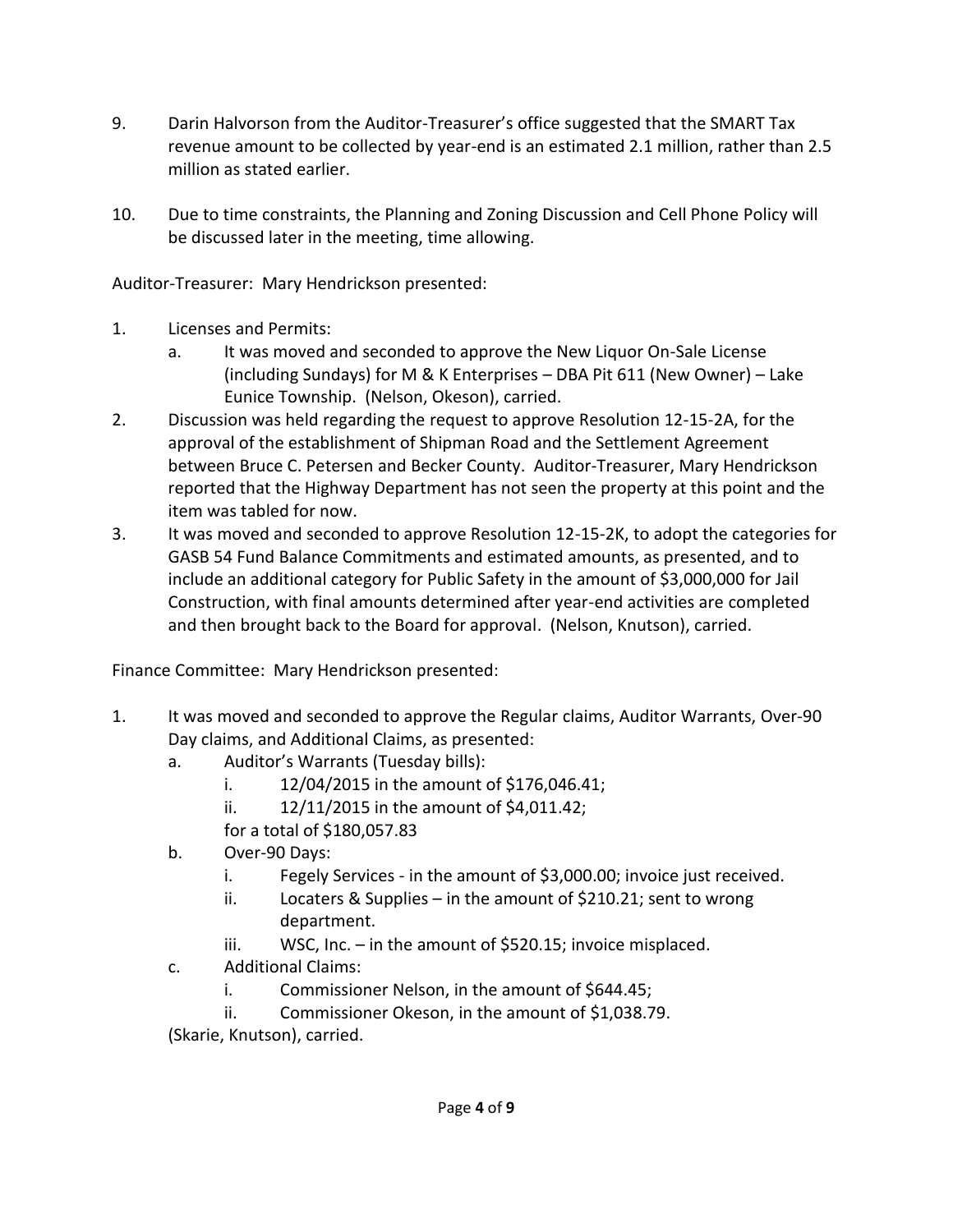Sheriff: Todd Glander and Cody Boucher presented:

- 1. Sheriff Todd Glander provided an update on donations received for the K-9 Program, with one (1) donor wishing to remain anonymous. He reported that \$31,366 has been raised to date, with another \$1,000 promised. He also recognized Cody Boucher for the great job he has done in promoting the program. The Board thanked them for all of their efforts, as well as the donors for their generosity.
- 2. The Radio System Build Cost and Disbursement report will be presented at a later date.

Becker County Soil & Water Conservation District: Peter Mead presented:

1. Peter Mead provided an overview and summary of the 2015 Becker County Agriculture Inspector Annual Report and Workplan Summary, as presented.

Human Services: John Dinsmore presented:

- 1. John Dinsmore reported that a Request for Qualifications (RFQ) process was completed for the following contracts, with the exception of the Family Resource Center – Family Group Decision making Contract. Discussion followed.
	- a. It was moved and seconded to approve the 2016 Family Resource Center Family Group Decision-Making contract renewal, as presented. (Skarie, Nelson), carried. It was noted that this is an existing contract where Becker County Human Services functions as the fiscal host on behalf of an 11 county collaborative, in conjunction with White Earth Nation.
	- b. It was moved and seconded to approve the new Managed Care Organization (MCO) partner's 2016 HealthPartners Contract, as presented; to include case management for adults experiencing Serious and Persistent Mental Illness (SPMI) and case management for families with children experiencing Serious Mental Illness (SMI). (Skarie, Okeson), carried.
	- c. It was moved and seconded to approve the 2016 Lakes and Prairies Community Action Partnership, Inc. Contract, for Lakes and Prairies to administer all Child Care Administration Programs (CCAP) for residents of Becker County. (Nelson, Skarie), carried. The Administrative costs have been reduced to a maximum of \$34,768, a reduction of \$1,495 over last year.
	- d. It was moved and seconded to approve Resolution 12-15-2L, to grant authority to the Becker County Human Services Director, John Dinsmore, to sign the 2016 Master Subscriber Agreement for Minnesota Court Data Services for Governmental Agencies, on behalf of Becker County Human Services and to bind the entity to the agreement. (Skarie, Okeson), carried.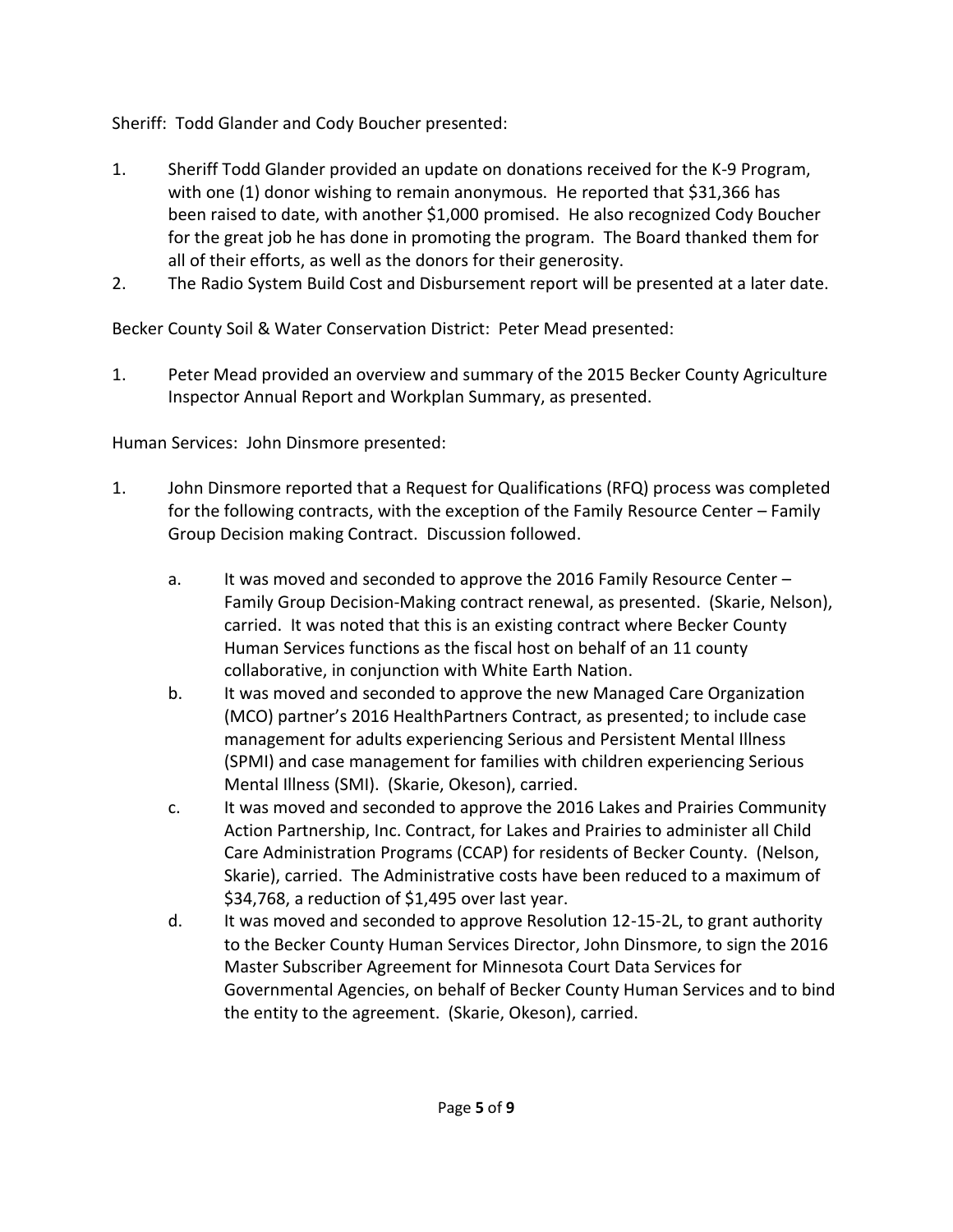- e. It was moved and seconded to approve the 2016 Medica Amended and Restated MSHO/MSC+ Care Coordination Participation Agreement and the 2015 Medica Amended and Restated SNBC Case Management Participation Agreements, to change the payment rate for home and community based services, as presented, and with an addendum to include performance measures. (Skarie, Nelson), carried.
- f. It was moved and seconded to approve the 2016 Rural Minnesota Concentrated Employment Program (CEP), Inc. Contract, to provide employment services as mandated by the MFIP (Minnesota Family Investment Program) and DWP (Diversionary Work Program) for Becker County. (Skarie, Nelson), carried.
- 2. It was moved and seconded to approve the request to purchase the early bird premium package enhancements, as presented, for the Nightingale Software used by Community Health for billing and time tracking purposes, in the amount of \$5, 995, and with a yearly increase of \$1,199 for annual support bringing that total to \$9,080 starting January 1, 2017. (Skarie, Okeson), carried. The purchase request has been reviewed by the Finance Committee and the IT Director, Rick Kelsven, is in support of the purchase, with funding through the Community Health Grants.
- 3. It was moved and seconded to approve Resolution 12-15-2I, to accept the Family Group Decision Making Grant from the Minnesota Department of Human Services, in the amount of \$85,188 for calendar year 2016. (Skarie, Nelson), carried.
- 4. It was moved and seconded to approve the Human Services Claims for Human Services, Community Health and Transit, as presented. (Skarie, Knutson), carried.

Human Resources: Nancy Grabanski presented:

1. It was moved and seconded to approve the Transitional Reinsurance Program Payment In the amount of \$12,241.68, to be paid in January 2016. (Knutson, Okeson), carried.

Information Technology (IT): Rick Kelsven and Nancy Grabanski presented:

- 1. Discussion was held in reference to the Personnel Request to convert the current parttime IT Support Tech position to a full-time IS position.
	- a. It was moved and seconded to approve Resolution 12-15-2B, to hire a full-time Information Services (IS) Technician, and to advertise both internally and externally for said position. (Skarie, Knutson). Discussion followed.
	- b. It was moved and seconded to amend the original motion to approve Resolution 12-15-2B, as follows: to reorganize the Information Technology (IT) Department by eliminating the current part-time IT Support Technician position and to create and advertise both internally and externally, for a full-time IS Technician position. (Skarie, Knutson), carried. The original motion carried with the amendment, as approved.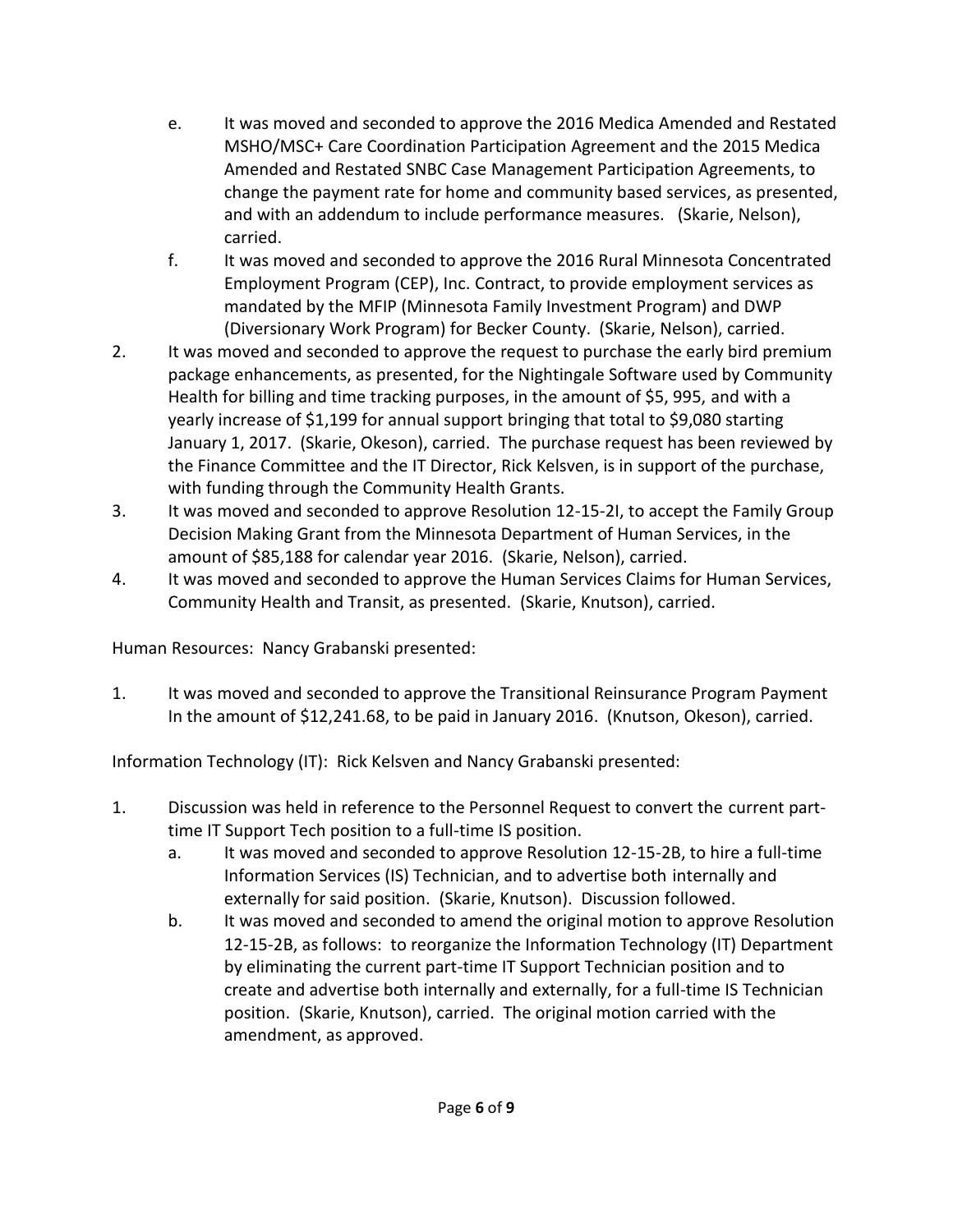c. It was moved and seconded to amend the Position Allocation List by removing the one (1) Part-Time IT Technician position and adding one (1) Full-Time IS Technician position, as approved. (Skarie, Knutson), carried.

Environmental Services: Steve Skoog presented:

- 1. It was moved and seconded to approve the purchase of fifteen (15) recycling dumpsters from Fabwurx, at the low quote of \$16,410 and as presented. (Nelson, Knutson), carried.
- 2. It was moved and seconded to approve Becker County's participation in a Regional Recycling Study, along with Clay, Otter Tail, Todd, and Wadena counties, and with the Prairie Lakes Municipal Solid Waste Authority (PLMSWA) acting as the fiscal agent for the group; with funding partially from the Minnesota Pollution Control Agency and the participating counties; and to authorize that Becker County commit to their cost-share, as long as the counties in the PLMSWA Joint Powers Agreement agree to participate as well. (Knutson, Nelson), carried.
- 3. It was moved and seconded to approve Resolution 12-15-2G, to approve the list of waste hauler licenses, as presented, for 2016 (January 1 – December 31, 2016), provided they have met all requirements of the Becker County Solid Waste Ordinance:
	- a) Waste Management, Inc.
	- b) Ballard Sanitation
	- c) Detroit Lakes Disposal Service
	- d) White Earth Sanitation
	- e) Hough, Inc.
	- f) Minnkota Recycling
	- g) Jon & Son's Disposal;
	- h) Fuchs Sanitation
	- i) AAA Roll-Off Services
	- j) Northern Pines Sanitary Services
	- k) City Sanitary Services
	- l) Terry Mackner
	- m) Steve's Sanitation
	- (Skarie, Knutson), carried.
- 4. It was moved and seconded to approve Resolution 12-15-2H, as presented, to approve the distribution of a portion of the annual SCORE grant to Becker County Townships and Cities that participate in the County recycling program, with the funds dispersed as proposed on Attachment A, "Township & City Recycling Payment 2015". (Knutson, Skarie), carried.
- 5. It was moved and seconded to approve the low quote from Wenck & Associates to provide professional assistance for renewal of the Transfer Station Five-Year Permit, in the amount of \$5,750.00. (Skarie, Knutson), carried.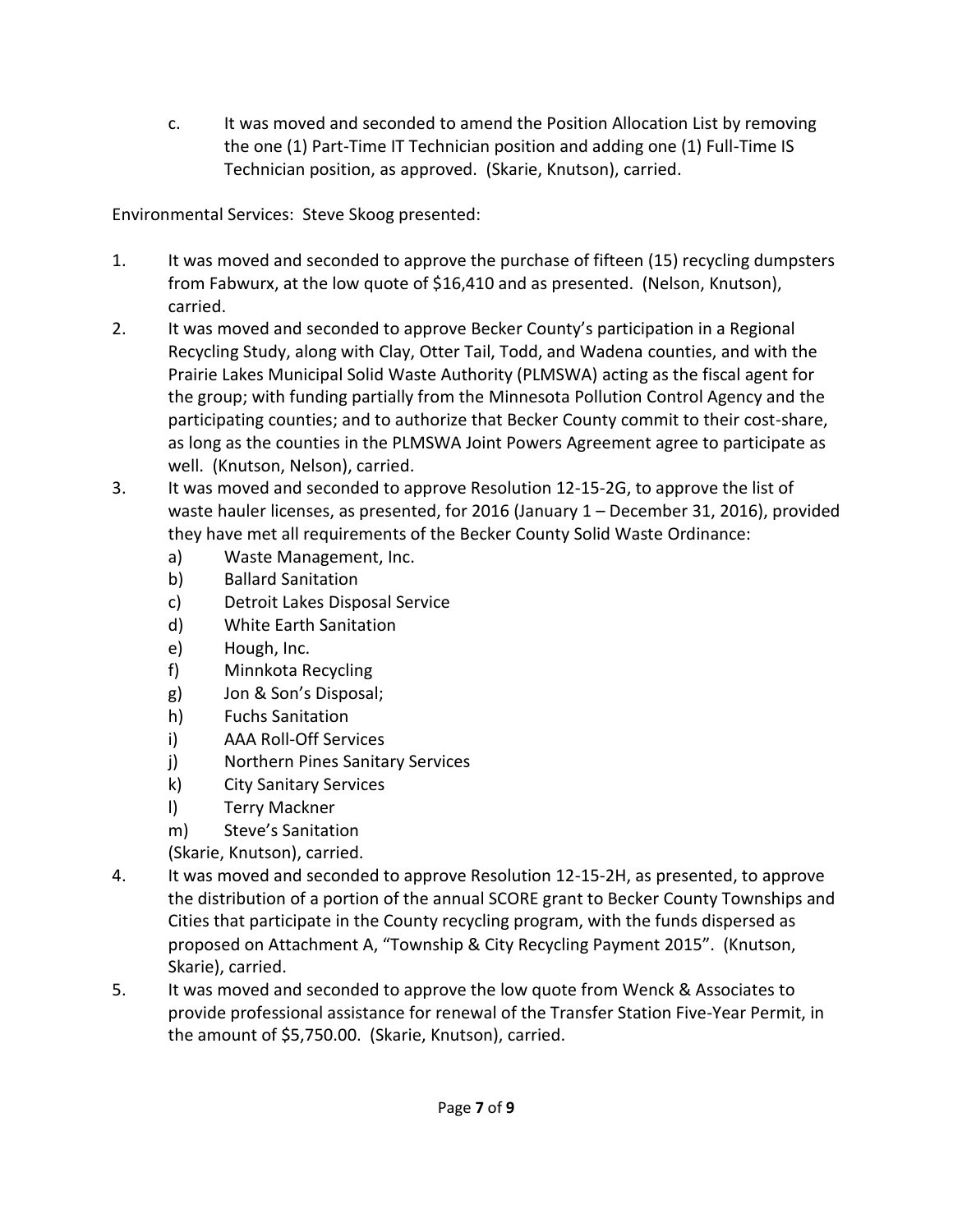Planning & Zoning: Eric Evenson-Marden presented:

- 1. It was moved and seconded to concur with the Planning Commission (December 8, 2015), to approve the request as submitted by Matthew Mohr, for a Conditional Use Permit, to allow a gunsmithing shop on the property located at 39220 State Highway #34, Height of Land Township, Height of Land Lakes, due to the request meets the criteria of the Ordinance and would not be detrimental to the surrounding area. (Knutson, Nelson), carried.
- 2. It was moved and seconded to concur with the Planning Commission (December 8, 2015), to approve the request as submitted by Raymond and Kristine Johnston, for a Conditional Use Permit, to operate rental storage from an existing building for monthly rental on an Agricultural zoned property, with the project located at 23400 County Highway #21, Richwood Township, due to the request meets the criteria of the Ordinance and would not be detrimental to the surrounding area. (Skarie, Knutson), carried.
- 3. It was moved and seconded to concur with the Planning Commission (December 8, 2015), to approve the request as submitted by Roger Priewe, for a preliminary plat of Priewe Evergreen Terrace, for the project located at Evergreen Terrace Road, Cormorant Township, Priewe Evergreen Terrace, due to the request meets the criteria of the Ordinance. (Knutson, Okeson), carried.
- 4. It was moved and seconded to concur with the Planning Commission (December 8, 2015), to approve the request as submitted by Roger Priewe, for a final plat of Priewe Evergreen Terrace, for the project located at Evergreen Terrace Road, Cormorant Township, Priewe Evergreen Terrace, due to the request meets the criteria of the Ordinance. (Knutson, Nelson), carried.
- 5. It was moved and seconded to concur with the Planning Commission (December 8, 2015), to approve the request as submitted by Daron and Heather Schleske, for a Certificate of Survey for one (1) Tract of land consisting of 10 acres, more or less, on a riparian lot with a remainder tract of 30.05 acres, more or less, in an Agricultural zoned area, for the project located at 29091 Schram Road, Erie Township, due to the survey request meets the criteria of the Ordinance. (Nelson, Knutson), carried.
- 6. It was moved and seconded to concur with the Planning Commission (December 8, 2015), to approve the request as submitted by John and Patricia Swiers, for a Certificate of Survey for three (3) Tracts of land: (Tract A) consisting of 5.9 acres, more or less; and (Tract B) consisting of 14.8 acres, more or less; and (Tract C) consisting of 8.0 acres, more or less, on a natural environmental lake, for the project located at 28996 Blackberry Road, Sugar Bush Township, Blackberry Lake, due to the survey request meets the criteria of the Ordinance. (Skarie, Okeson), carried.
- 7. The next Informational Meeting is scheduled for Wednesday, January 6, 2016 at 8:00 a.m. in the Third Floor meeting room of the Courthouse.